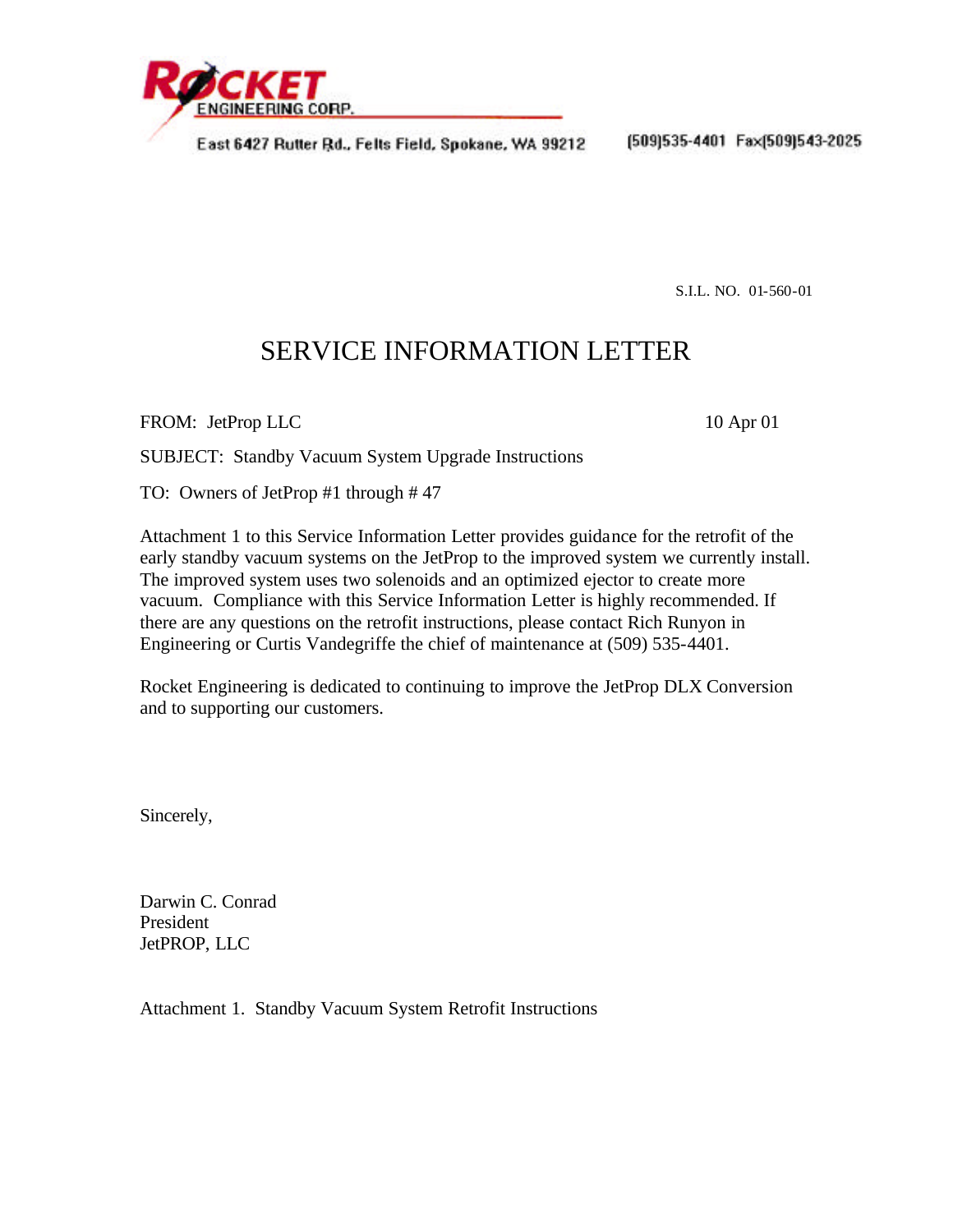## **Attachment 1 Standby Vacuum System Retrofit Instructions**

- 1. To get access to the firewall to retrofit the upgraded standby vacuum system, remove the top cowling and the forward baggage compartment forward trim panel.
- 2. Remove the existing standby vacuum system installed on the firewall including the two solenoids, standby vacuum ejector, and the line running to the sonic nozzle. Return this system to Rocket Engineering.
- 3. Install a cap on the fitting on the sonic nozzle. This will no longer be used.
- 4. Install the new standby vacuum system as shown in Figures 1, 2, and 3.

## **NOTE**

The new system uses two solenoids to allow more bleed air to flow through the standby ejector.

5. The following sample log book write up is included for your assistance:

N1234SH..SN 4612345..Total Time 345.6..Hobbs Time 123.4..Date 10 Apr 2001

Complied with JetProp LLC Service Letter 01-560-01, Dated 10 Apr 2001, Titled "Standby Vacuum System Upgrade Instructions". Details are contained in the installation instructions contained within the service letter. This Service Letter is to be maintained as a part of the aircraft's maintenance records.

Fred Glotz, AP 123456789



Figure 1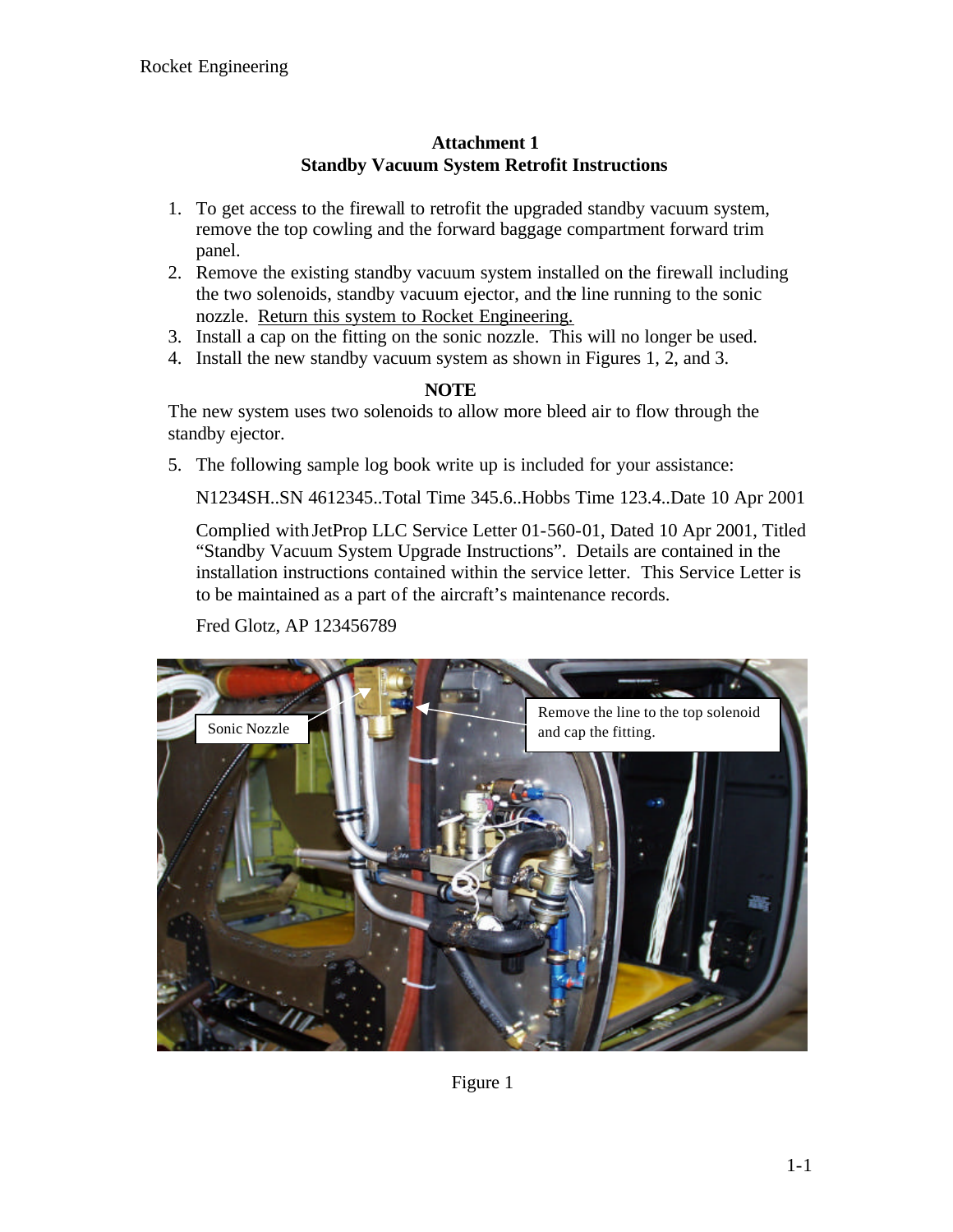## Rocket Engineering



Figure 2